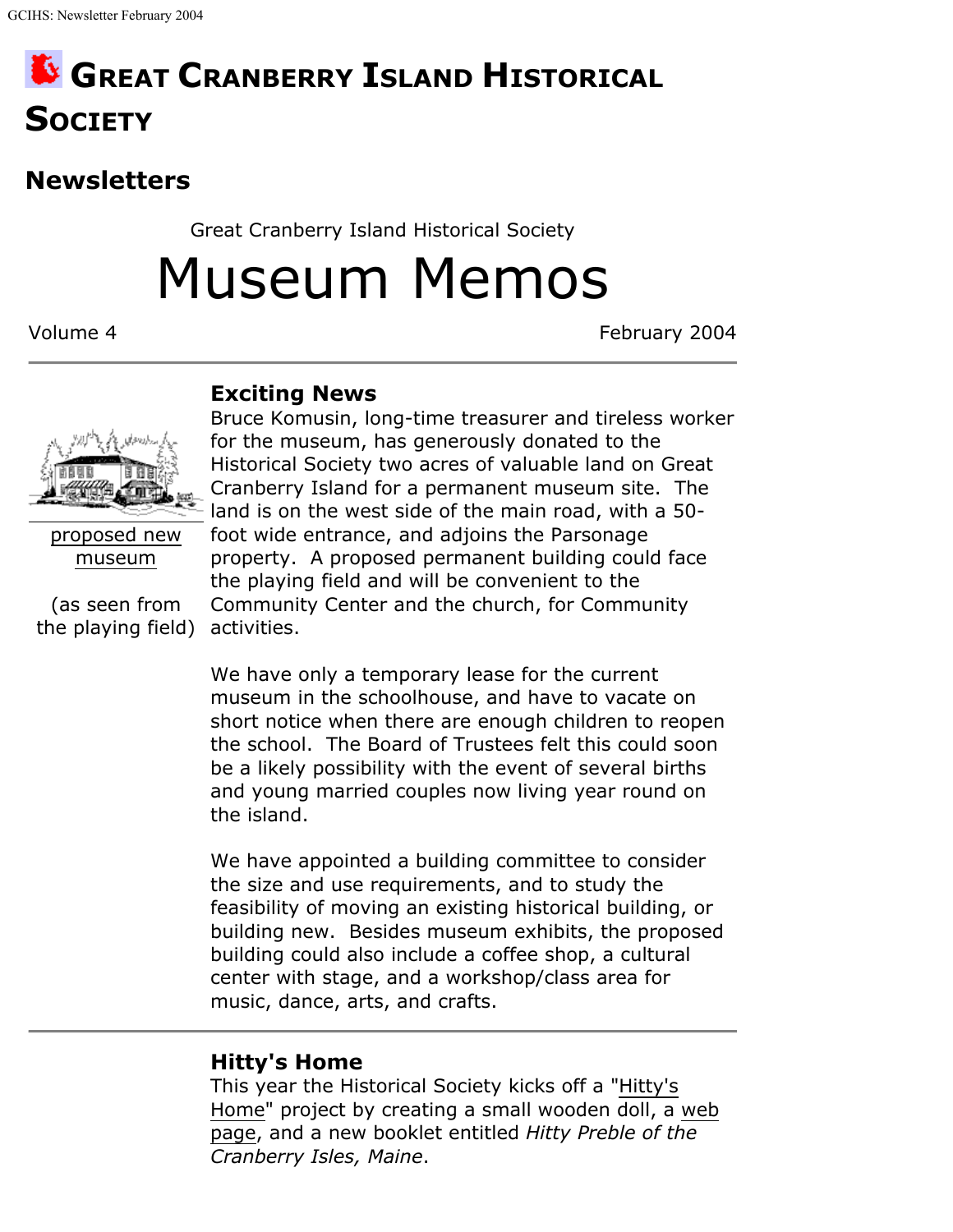

Many people are familiar with *God's Pocket* by Rachel Field, but our booklet introduces another of her wonderful novels, *Hitty, Her First Hundred Years*, which won the Newbery Award in 1930 and is still being reprinted to this day.

*Hitty* relates the adventures of a hand-carved wooden doll that Field found in an antique store. Our Hitty Preble doll is a flat version of Hitty. A careful reading of *Hitty* reveals that the story begins and ends on Great Cranberry Island, a fact little-known, until now, to the many Hitty collectors and fan clubs. The evidence for Hitty's Great Cranberry Island roots is presented on our new web page at: HittyPreble.com

#### **Summer Exhibit and Publication**

**"WINTER: Work & Play"**

This year's museum display will be entitled, "WINTER - Work & Play," showing how the island coped with winter in days gone by, from A to Z including Ada's ice skates, ice cutting equipment, a mail sled, wooden snow shovels, to "catching some Zs" in zero degrees.

### **Finding Aid**

online Finding Aid We now have at the museum a computerized "Finding Aid" to locate any document in the Museum's collection. An archival grant from the State of Maine two years ago enabled us to place all documents in archival boxes, and to create a computerized database with their titles, descriptions, and many with small pictures. A shortened version of the finding aid is on the web.

#### **The Museum**

E-x-t-e-n-d-e-d summer 10:30 to 4:00 with Charlene Allen again our Hours! The museum will have extended hours this coming able hostess. We were given several large and interesting antiques for the museum this fall- you'll have to check them out.

#### **And More...**

Besides those specific projects, of course we will